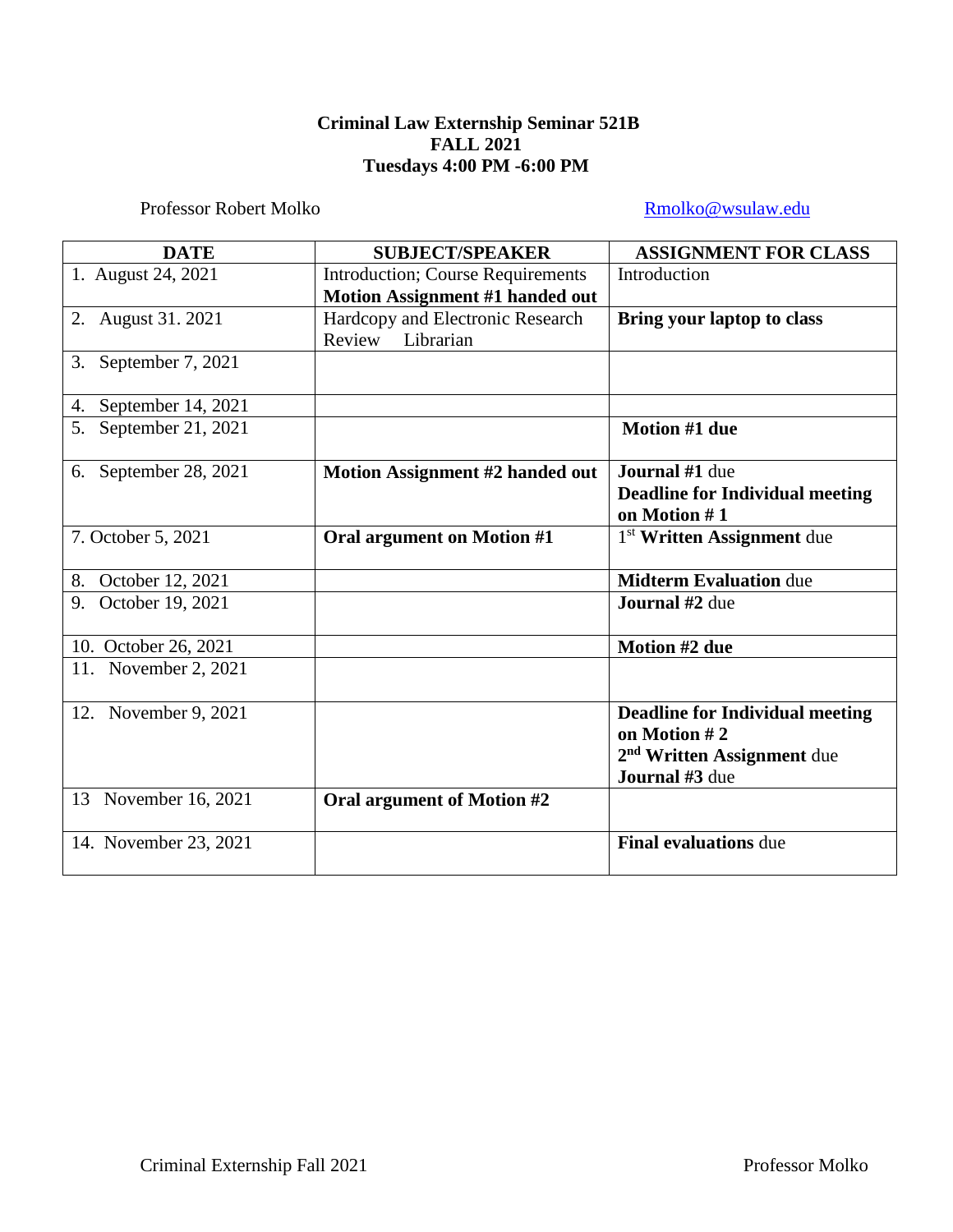## **A. Expectations and Learning outcomes**

It is expected that you will spend an average of four hours a week outside the classroom for this seminar. This will include the research, writing and preparation for oral argument on the two assigned motions, as well as the journal entries. All the work on the motions must be original as an individual without any assistance from anyone else, and without copying or cutting and pasting any part of any motion from any brief bank at your field placement or anywhere else. Your journal entries should include reflection of all your experiences including the ones at your field assignment, the speaker presentations and the tours.

Throughout the semester, you will be exposed to presentations on specialized areas of the criminal law practice as well as related ethical issues. This class and the associated criminal externship placement experience will improve your research skills, your analytical skills, your writing skills and your oral presentation skills. You will be better prepared to actually practice criminal law by the end of this class.

### **B. Western State College of Law – Programmatic Learning Outcomes**

**Western State College of Law's curriculum is designed so that every student achieves a level of competency prior to graduation in each of the eight Programmatic Learning Outcomes listed below:**

## **(1) Doctrinal Knowledge**

Students will demonstrate knowledge of substantive and procedural law in the core curriculum subjects, including Contracts, Criminal Law, Criminal Procedure, Torts, Real Property, Business Association, Evidence, Civil Procedures, Constitutional Law, Estates, Community Property, Remedies, and Professional Responsibility.

### **(2) Practice Skills**

Students will demonstrate the development of other law practice skills. Each student's chosen outcomes within this category will be varied based on the student's particular interests, coursework and work experiences. They may include, but are not limited to, the following topics: oral presentation and advocacy; interviewing; counseling; client service and business development; negotiations, mediation, arbitration, or other alternate dispute resolution methods; advanced legal research and writing (excluding purely academic papers and the first four units earned in introductory first-year legal research and writing class); applied legal writing such as drafting contracts, pleadings, other legal instruments; law practice management or the use of technology in law practice; cultural competency; collaboration or project management; financial analysis, such as accounting, budgeting project management, and valuation; cost benefit analysis in administrative agencies; use of technology, data analyses, or predictive coding; business strategy and behavior; pre-trial preparation, fact investigation, such as discovery, e-discovery, motion practice, assessing evidence, or utilizing experts; trial practice; professional civility and applied ethics; a law clinic that includes a classroom component; or a legal externship that includes a classroom component.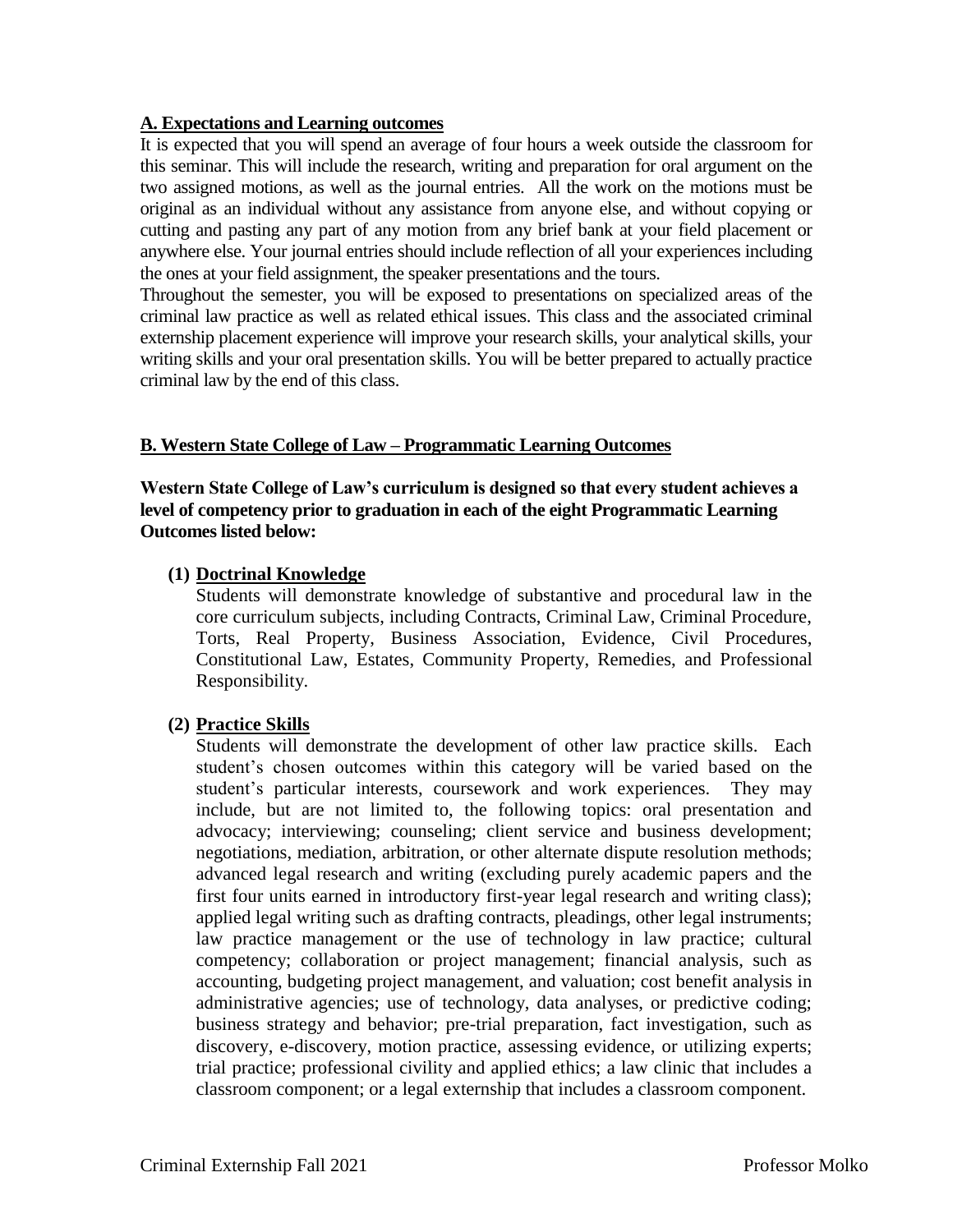## **(3) Legal Analysis**

Students will demonstrate the ability to identify the factual and legal issues implicated by a fact pattern and to appropriately use cases (including identifying the salient features of an appropriate precedent case, identifying legally significant similarities or differences between the precedent case and a fact pattern and explaining why those are legally significant) and rules (including the ability to connect legally significant facts in a fact pattern to the rule) to predict how a court would decide the issue. Students will also demonstrate the ability to identify and evaluate the public policies of a precedent case or rule, and be able to evaluate how public policy can impact the application of a rule to the legal issue.

## **(4) Legal Research**

Students will demonstrate the ability to locate relevant legal authority using a variety of book and electronic resources, and to properly cite to such legal authority.

## **(5) Communication**

Students will demonstrate the ability to communicate both orally and in writing in a manner appropriate to a particular task to effectively convey the author or speaker's ideas. This includes audience sensitivity in written and oral communication (the ability to adopt a tone, style and level of detail appropriate to the needs, knowledge and expertise of the audience); and written communication basic proficiency (the ability to use the conventions of grammar, spelling, punctuation, diction and usage appropriate to the task and sufficient to convey effectively the author's ideas).

### **(6) Advocacy of Legal Argument**

Students will demonstrate the ability, in both oral and written formats, to evaluate the legal, economic and social strengths and weaknesses of a case and use case and statutory authority as well as public policy to persuade others. Making policy-based arguments includes the ability to identify and evaluate the public policies of a precedent case or rule and their implications, and be able to assert such appropriate arguments to support a particular application or distinction of a precedent case to a legal controversy or a particular resolution of the application of a rule to the legal controversy.

### **(7) Client Sensitivity and Cultural Competency**

Students will demonstrate an awareness of clients' needs and goals, including a sensitivity to clients' background and circumstances (including, but not limited to, socio-economic, gender, race, ethnicity, educational, disability and/or religious background(s)), the ability to make decisions that reflect an appropriate focus on those needs and goals, and awareness that cultural issues may affect the relevance of facts and application of the law.